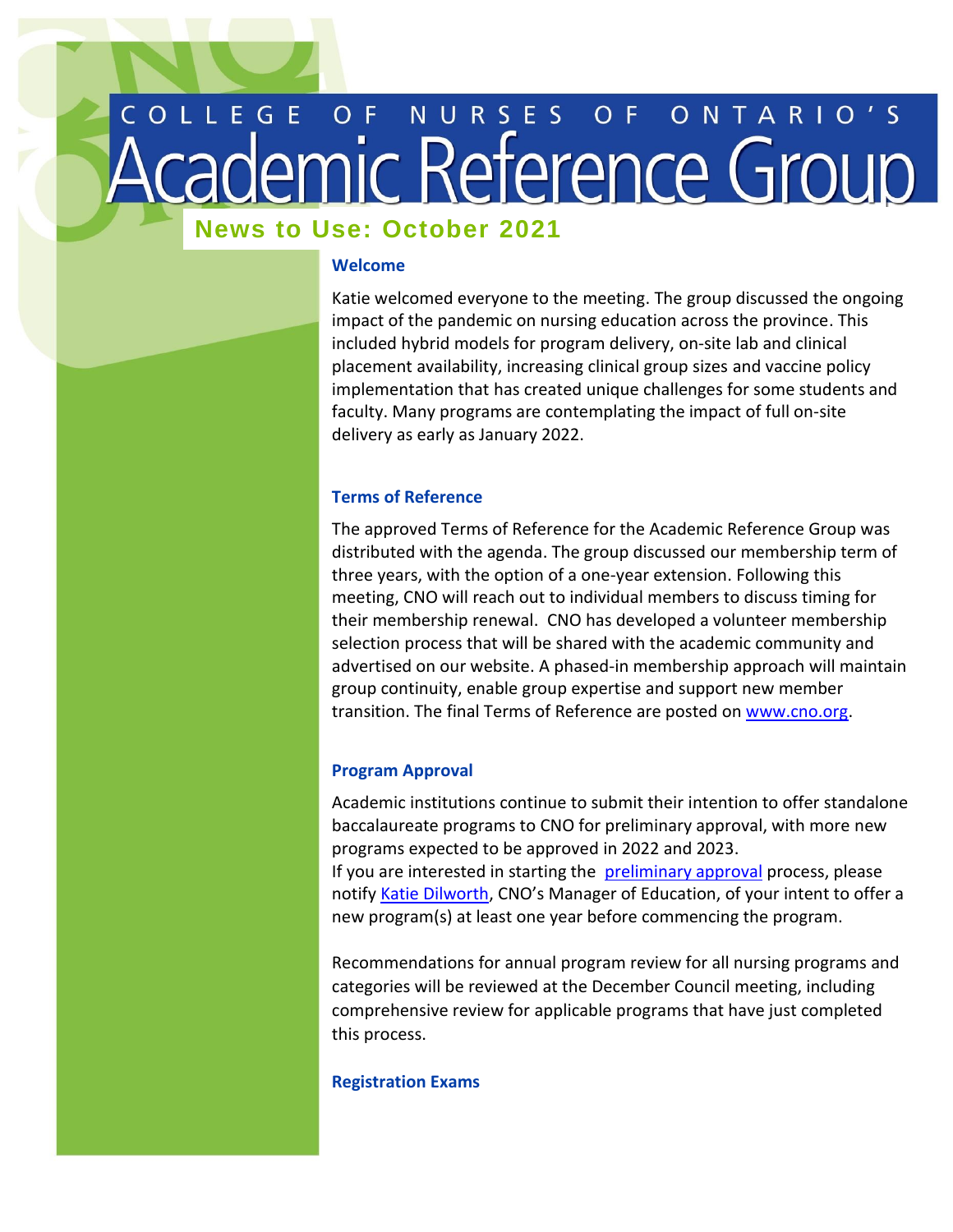A reminder that the final CPNRE exam window is Nov. 8 to Nov. 28, 2021, with REx-PN launching on Jan. 4, 2022. All PN schools are invited to 1:1 meetings with the REx-PN team to increase understanding, ask questions and provide feedback. Thanks to all academic stakeholders and specifically the members of the REx-PN Transition group for their contributions to the development of this new RPN regulatory exam. Please review the REx-PN [webpage](https://www.cno.org/en/trending-topics/updating-rpn-competencies-and-exam/) for more information.

#### **Modernization of Applicant Assessment project**

CNO has started a multi-year comprehensive review of its application process to review and update policies, create or improve process efficiencies and reduce the time required for an applicant to be eligible to register in Ontario. This work will focus on four of the eight registration requirements: Education, Evidence of Practice, Language Proficiency and Police Criminal Records Checks. CNO will be regularly consulting with stakeholders, including Ontario educators, to potentially expand existing program capacity and/or create new opportunities to help address competency gaps for internationally educated nurses.

#### **Standards Modernization project**

CNO continues to modernize its nursing practice standards to ensure accessibility, defensibility and relevancy to current practice. Under the new evolving framework, the *Code of Conduct*, which was first approved in December 2018, will be updated to ensure relevance to current nursing practice, health system realities and changing expectations. Given the Code is meant to be overarching and set out the key accountabilities of a nurse, topic specific practice standards will be situated underneath the Code, as appropriate, to contain the necessary detail to support the breadth of CNO's regulatory work to protect the public. Topic specific practice standards have not been confirmed. This draft framework continues to evolve and be informed by many sources of evidence and stakeholder perspectives. CNO looks forward to consulting with academic stakeholders to inform next steps. You can learn more about this work on our [Modernizing Standards page.](https://www.cno.org/en/trending-topics/modernizing-standards/) 

#### **Quality Assurance (QA) update: QA everyday and Assessment selection**

[Quality Assurance \(QA\)](https://www.cno.org/en/myqa/) is a key regulatory function that strengthens the quality of nursing practice through daily reflection. The multi-year change includes this year's focus to develop a more supportive approach to provide coaching for members selected for QA Practice Assessment. We also continue to work on the new QA online platform, which will support nurses' continuous learning through accessible and interactive resources and tools, track program participation and data collection. These features will be rolled out starting in 2022

#### **2022 Annual Membership Renewal**

The 2022 Annual Membership Renewal opens soon. CNO will post the start date along with more renewal information on [cno.org](https://www.cno.org/en/maintain-your-membership1/annual-membership-renewal/) in early November.